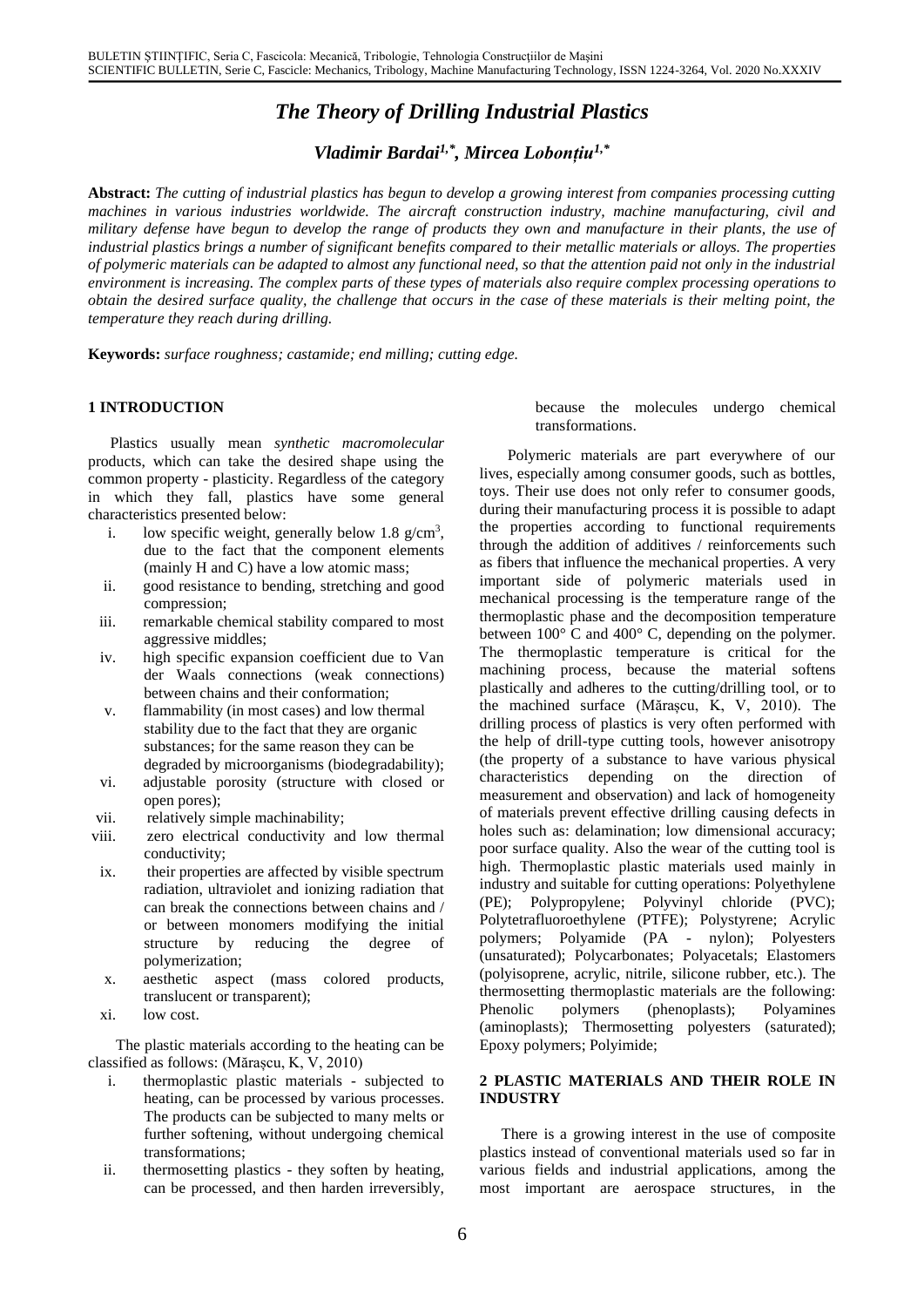construction of aircraft, automobiles, shipbuilding, etc. Plastic composite materials, reinforced with carbon fiber, have superior properties to steel and titanium due to their hardness and rigidity, while maintaining their lighter weight. Carbon fibers are used especially in the aeronautical industry to reduce the weight of structures, so considerable improvements have been observed in terms of reducing fuel consumption, reducing pollutant emissions and increasing the aircraft's load capacity. For example, in the construction of the Boeing 787 aircraft, the construction company uses 50% composite materials. A problem identified in making these types of plastic parts is that assembly requires a large number of holes which results in problems in the drilling process which is often associated with delamination of the material, the appearance of geometric defects and thermal changes following the actual process of cutting. Plastic materials will represent the future of the construction industry in various fields, they will end up replacing in a high percentage steels and derived materials. (Cotetiu, R. et all 2008)

# **3 STUDIES REGARDING PLASTIC PROCESSING**

The processing of industrial plastics is anovelty element and a challenge for the machining industry by cutting or assembling different components, the different properties related to metallic materials have increased the degree of interest and attention global market. The industry responds promptly to new materials, the desire to change and competitiveness has increased the degree of research on the possibilities of processing and use of plastics, but with the increase of this interest appeared also problems developed by the workability and quality of the resulting surfaces. In this monographic study I wish to analyze and highlight the positive and negative aspects of machining, especially drilling of industrial plastics.

# *3.1 The experiment of Șeref Aykut, on determining the precision of processing of castamide surfaces (PA6 G)*

Castamide is a cast polyamide, widely used in industry due to the fact that it is light and has good corrosion resistance. It is used in the construction of gear components, where it has replaced a large part of the parts made of metal materials. Milling is one of the fundamental machining operations, very common, in this experiment surface finishing is a key factor in evaluating and determining the surface quality of a part.

# *3.1.1 The process of the experiment*

In practice, a desired value of the surface roughness is determined by the correct choice of cutting parameters. In this study in practice, a desired value of the surface roughness is determined by the correct choice of cutting parameters (Şeref Aykut 2011). In this study the cutting parameters of the castamide type material are established on a vertical center with numerical control, the average surface roughness is observed experimentally the cutting parameters of the castamide

type material are established on a vertical center with numerical control, the average surface roughness is observed experimentally. The detection of the average roughness value was performed by random experiments in which the cutting speed  $(V_c)$ , feed rate (f) and cutting depth were modified. The processing was performed using high speed steel (HSS) and carbide (WC) milling cutters. The researcher used the following cutting parameters in order to determine the surface quality in relation to the cutting parameters. The chosen cutting parameters were: Cutting speed =  $100$ ,  $120$ ,  $140$  m / min; Feed rate = 75, 100, 125 mm / min; Cutting depth = 1, 1.5, 2 mm. These values were chosen according to the recommendations of the literature for the cutting of polyamides.



*Fig 1. Schematic representation of the process* [Şeref Aykut 2011]

To measure roughness, the researcher used a portable MarSurf PS1 device. The measuring pin has a diameter of 2 µm and an average pressure force of 0.7 mN. The scan length of the measurements was adjusted to 5.6 mm. For each input model, the predicted value of the surface roughness was compared with the experimentally obtained value. It was found that the average surface roughness was close to the experimental values. The image below shows a graphic of the anticipated and experimental values of the surface roughness. The maximum error was  $1.59 \mu m$ , and the minimum  $0.015$ µm (Şeref Aykut 2011). The absolute error was found to be less than 20% for most cases. In the image below we have graphically presented the values of roughness (Ra) resulting from the test and the value provided in the studies performed in the literature.



*Fig 2. The experimental and predicted values of the roughness Ra* [Şeref Aykut 2011]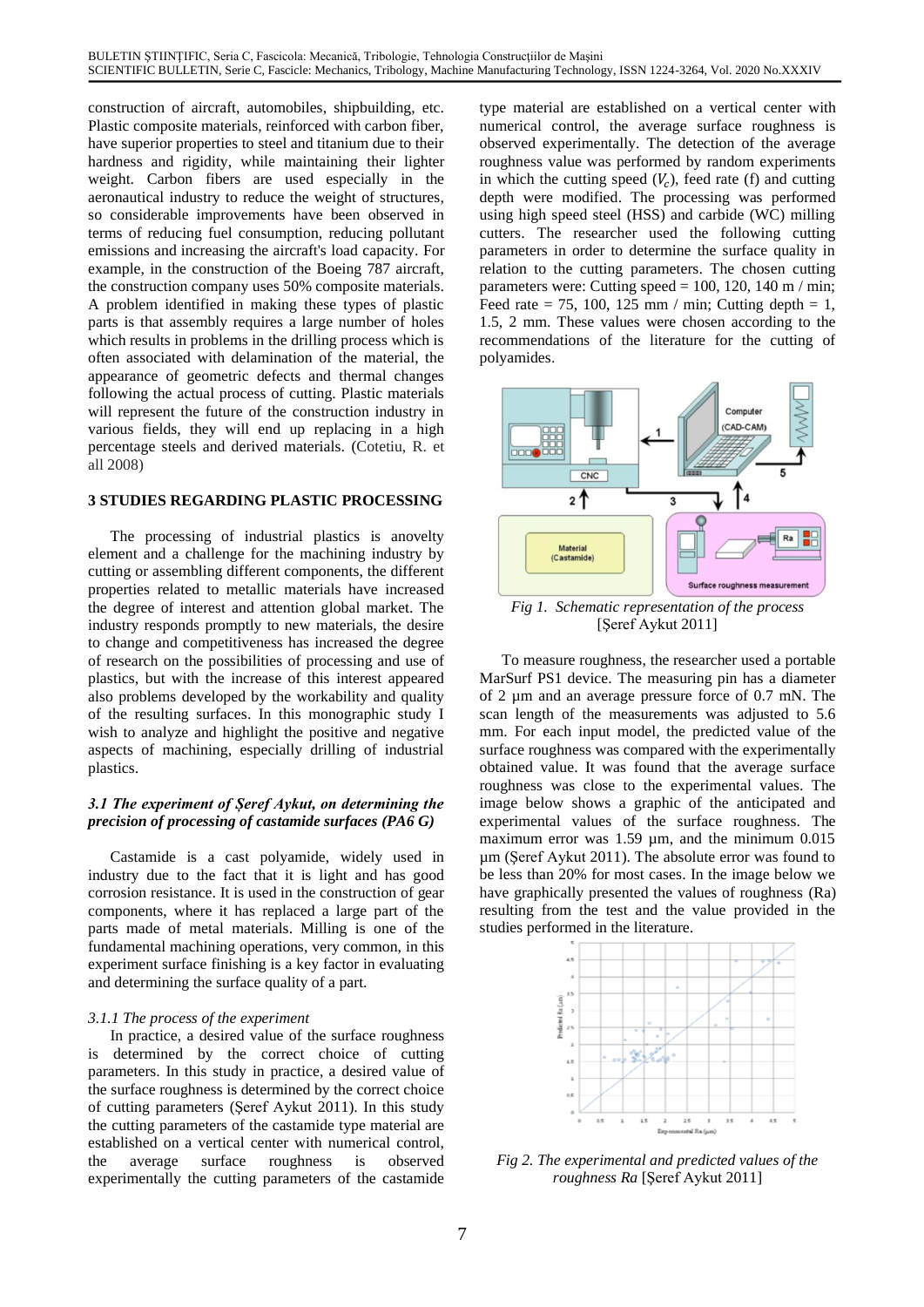# *3.1.2 Conclusions and results*

Within this experiment the most important output parameter was the determination of the surface roughness (Ra), its determination represented the main objective of the work, the researcher compared the results obtained from the experiment with the values provided in the literature to specify that in case of processing of this material (Castamide, PA6 G) the resulting values were close to those provided, the material behaves well in machining, the most decisive element was the establishment of optimal values of cutting parameters, the surface roughness is directly influenced by the values of the parameters. To calculate the average of the resulting values, a mathematical algorithm was used where the input values were represented by the cutting parameters and the output values of the surface quality measured by means of the roughness Ra (Şeref Aykut 2011). The results of this aiming the determining the quality of surfaces.

*3.2 The experiment of the researchers Miguel Álvarez-Alcón, Luis Norberto López de Lacalle and Francisco Fernández-Zacarías, regarding the monitoring of the drilling process, the definition of the drilling parameters, the surface roughness in the processing of plastics reinforced with carbon fiber.*

The specimens used for testing in the experiment are parts found in the aeronautical industry and have the following dimensions: 210 x 210 x 4.5 mm. The material is composed of unidirectional layers of carbon fiber with intermediate mode. The matrix is impregnated with epoxy resin and has a volume of 34% before curing.

### *3.2.1. The execution of the experiment*

Regarding the practical part of the test, two machine tools were used, namely: 5-axis machining center, Kondia Five 400, equipped with an iTNC530 control device; Kondia HS 1000 3 - axis high - speed machining center, equipped with an iTNC530 control device. The following devices were used to measure the data resulting from the experiment: The Mahr Perthometer PGK 120 roughness tester, equipped with MFW 250, for measuring the roughness (Ra); A digital micrometer with an accuracy of 0.001 mm was used to measure the diameters of the holes; The Mahr Formtester MMQ 44 was used to measure the cylindricality of the holes. The measured deviations can be within the following tolerances of  $0.02 + 0.005$ . The equipment has 3 linear axes and an axis of rotation, responsible for the rotation of the shaft. A drill with a diameter of 7.92 mm and a top angle of 140° and 118° were used. In this experiment, 25 drilling cycles x 12 holes were performed, a total of 300 holes using the following cutting parameters (Miguel, A, A, et all. 2020): Cutting speed Vc [m / min] = 85, 105, 125, 145; Feed rate Vf [mm / min] = 250, 300, 400.

| Parameters                             | Values                 |
|----------------------------------------|------------------------|
| Drill bit diameter, $\varphi$ , D (mm) | 7.92                   |
| Cutting speed (m/min)                  | 85, 105, 125, 145      |
| Spindle speed (rpm)                    | 3416, 4220, 5024, 5828 |
| Feed rate (mm/min)                     | 250, 300, 400          |
| Feed rate (mm/rev)                     | $0.04 - 0.12$          |
| Lubrication                            | Dry                    |
| CFRP material thickness (mm)           | 4.50                   |

*Fig 3 Cutting parameters* [Miguel, A, A, et all. 2020]

### *3.2.2 Conclusions and results*

Following the experiment, the following aspects were established: low values of feed rate increase the contact time between the cutting tool and the material of the part, this can cause internal damage and inherent temperature problems, a variable that is not at all favorable for industrial plastics due to molecular composition (Miguel, A, A, et all. 2020). Authors from the literature stated that there is a connection between the temperature of the processing procedure and the surface roughness at the same time as the delamination and the circularity of the holes.

On the other hand, it was stated that the orientation of the fibers of the material influences the process temperature, increases the cutting forces, increases tool wear, abrasion being the main factor with a direct effect on surface quality. Global researches suggest that in the drilling process in the cryogenic environment, better values of surface roughness were achieved, with smaller deviations of the cylindricality of the holes. Consequently, the main factor for determining the quality of the surfaces is the relations between the temperature during the cutting process and the values of the cutting parameters, especially of the feed rate. The lowest roughness values were obtained for the following experimental data:  $Vc = 105$  m / min and Vf = 300 mm / min, however in the case of cylindricality the best results were recorded for  $Vc = 85 - 105$  m / min and  $Vf = 300$ mm / min, more precise where the highest values of the force-traction torque are given (Miguel, A, A, et all. 2020).

It was not possible to determine a significant empirical relation, with a coefficient of determination greater than 40% for roughness depending on the traction force and the resulting torque. Compared to the cutting parameters, it was possible to obtain a relationwith a coefficient of determination higher than 70%. The effects of cutting parameters on surface quality are shown graphically in the image below.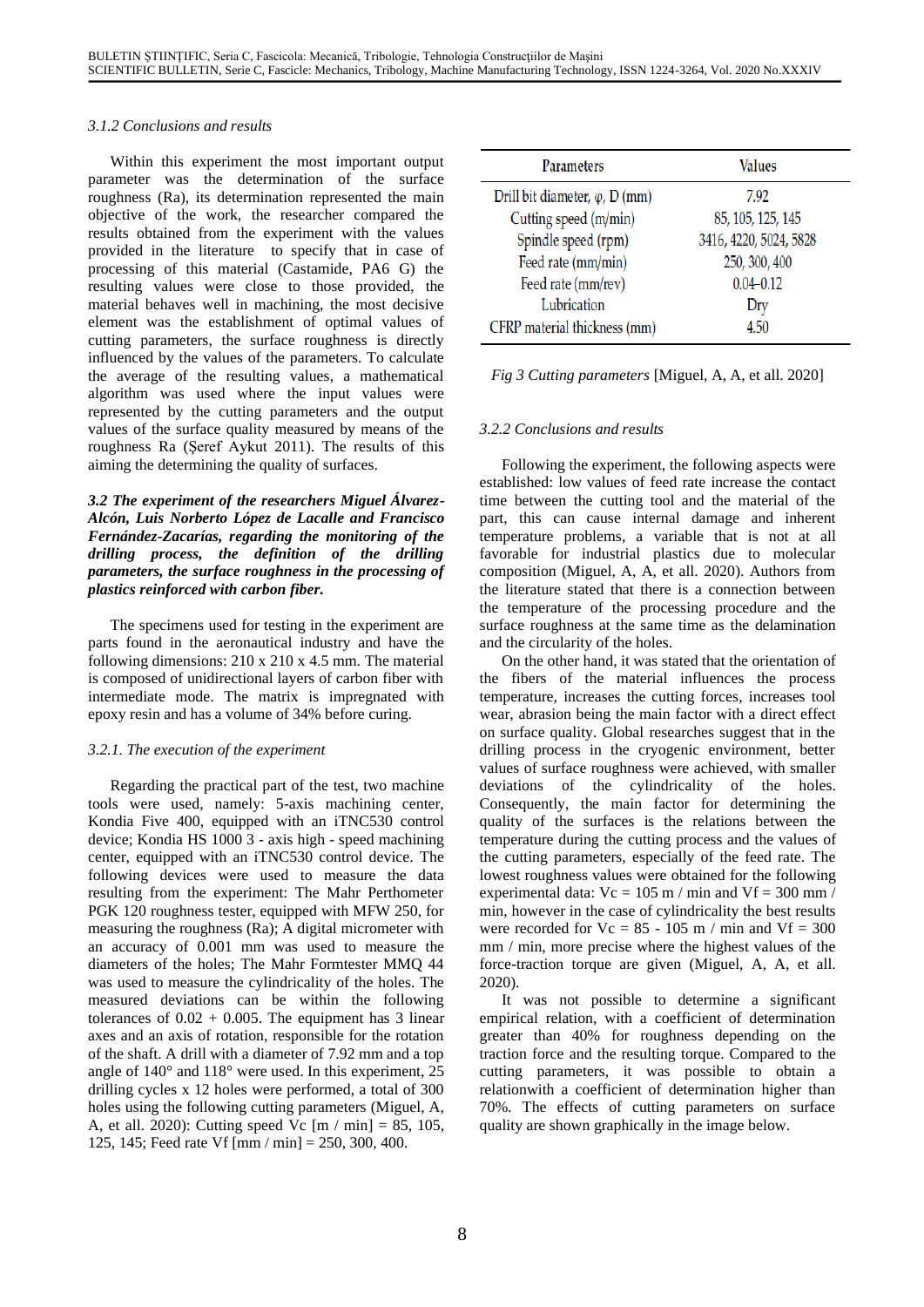

*Fig 4. Effects of feed rate on surface quality*

# *3.3 Experiment of researchers Richard Horvath and composites Agota Dregelyi-Kiss on the machinability of PA-6 polyamide* Fiberglass-reinforced composites find high

Due to the widespread use of industrial plastic materials, many researchers are investigating their workability. Such research is usually made with the help of experimental design, because a lot of information can be achieved from relatively few but experimentally wellchosen samples.

# *3.2.1. The execution of the experiment*

The authors of the work also experimented also the machinability of aluminum alloys, building predictive models for surface roughness parameters (Ra and Rz). The purpose of the experiment was to be able to construct empirical models and with it the surface roughness parameters can be easily estimated from the cutting parameters (Richard, H., Agota, D. 2018). The average surface roughness parameter Ra and the high surface roughness parameter Rz were taken into account in order to perform the experimental research. Machining tests were performed using the response surface method (RSM).During machining, the three cutting parameters were tested, namely: cutting speed [m / min], feed rate [mm / min] and cutting depth [mm]. The values of the cutting parameters have been changed five times. The output parameters were measured with the dependent variables with the roughness parameters Ra and Rz. The graphs below show the surface roughness parameters as a function of the minimum value, the roughness values decrease as the cutting speed increases.



*Fig 5. Roughness values* [Richard, H., Agota, D. 2018]

#### *3.3.2 Conclusions and results*

Within the range of the examined cutting parameters, the minimum roughness Ra and the minimum Rz, have minimum values if for Ra results  $Vc = 300$  m / min, Vf =  $0.12$  mm / min, and for Rz results Vc = 300 m / min, Vf  $= 0.16$  mm / min, Ra  $= 0.15$  µm and Rz  $= 1.8$  µm. It can be stated that in order to minimize both parameters of the surface roughness, a cutting speed of 300 m / min and an feed rate between 0.12 - 0.16 mm / min is recommended. Experimental design is a suitable method for exploring research, as a lot of information can be obtained relatively easily (Richard, H., Agota, D. 2018).

# [Miguel, A, A, et all. 2020] *3.4 The experiment of researchers B.P. Mishra, D. Mishra, P. Panda on drilling fiberglass-reinforced*

application in various engineering fields, are widely used in the automotive, naval, aeronautical industries, represent the technology of the future in the field of materials due to their superior properties and advantages.

### *3.4.1 Execution of the experiment*

Research on the development of the field of drilling by composite materials focuses mainly on the mechanics of drilling, the geometry and material of the cutting tool, the delamination process, the cutting force, the wear of the tools. In drilling composite materials, the quality of the holes is the main priority, a quality that is determined by the best possible finish of the machined surface. In addition to surface roughness and circularity error, the delamination factor is also one of the quality measures. Delamination is a process of damage that occurs due to the anisotropy and fragility of the material. Delamination is found in the first phase at the entry of the cutting tool into the material and in the second phase at the exit of the material, hence a degradation of the surface quality of the material on both sides, the cutting parameters are factors that directly influence the quality of processed surfaces. The parameters used in drilling the composite materials in this experiment are presented below (Mishra, B, P, et all. 2018).

*Table 1. Parameters of the cutting process* [Mishra, B, P, et all. 2018]

| $1.11.01114$ , $1.1$ , $1.01$ and $2010$ |                  |                  |                               |                                                                                 |                          |  |
|------------------------------------------|------------------|------------------|-------------------------------|---------------------------------------------------------------------------------|--------------------------|--|
| Workpiece<br>Material                    | Tool<br>Material | Hole<br>Diameter | Material<br>Thickness<br>(mm) | $\begin{array}{c} \text{Cutting} \\ \text{Speed} \\ \text{(m/min)} \end{array}$ | Feed<br>Rate<br>(mm/rev) |  |
| Graphite<br>-epoxy                       | Carbide          | 4.85             | 6.35                          | 60.9                                                                            | 0.0254                   |  |
| Glass-<br>ероху                          | <b>HSS</b>       |                  | 12.5                          | 15.0                                                                            | 0.028                    |  |
| Glass-<br>epoxy                          | <b>HSS</b>       | 8                | 12                            | 40.2                                                                            | 20-460<br>mm/min         |  |
| Carbon-<br>epoxy                         | Carbide          | 3                | 10                            | 33                                                                              | 0.05                     |  |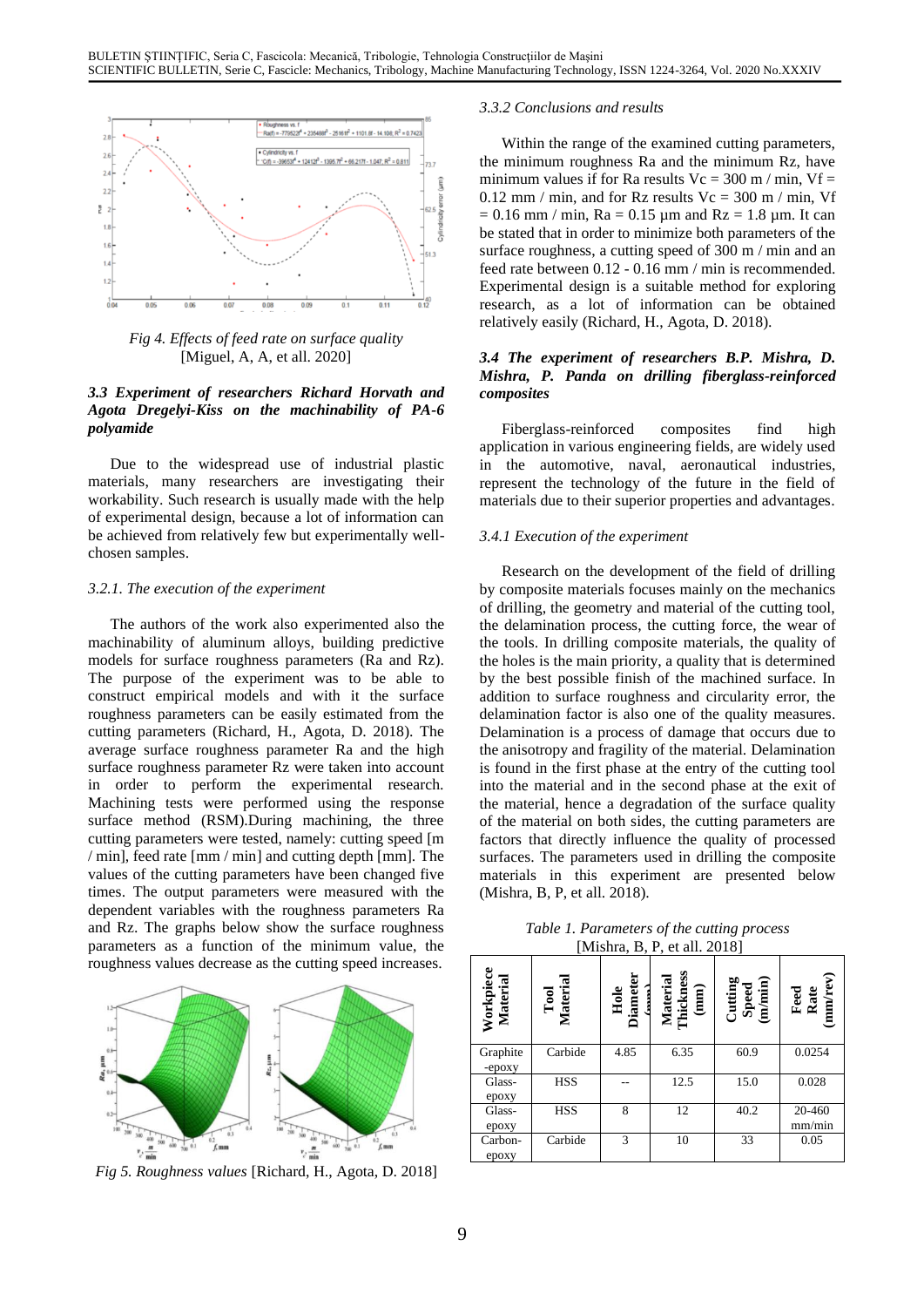For high drilling performance it is necessary to choose the appropriate process parameters, this means high drilling quality, minimal damage and a good machined surface. The different geometries of the cutting tool such as: tip angle, diameter, etc., directly influence the traction force and torque. The angle at the top of the drill strongly affects the quality of the holes in the case of composite materials reinforced with fiberglass. The figure below shows the value of the delamination factor for different drill geometries.



# *3.4.2 Conclusions and results* of drilling operations;

In addition to the values of the cutting parameters studied, the delamination factor and the surface quality also play an important role in the processing of composite materials. The factors mentioned together with the auxiliary aspects (lubricant, vibrations part machine - cutting tool) greatly affect the quality of the holes and machined surfaces. If adequate processing conditions are adopted, the quality of the cutting process and implicitly of the processed surfaces can be considerably improved, establishing the optimal choice of tools, parameters, technology, an algorithm to compensate for research conducted so far in the literature (Mishra, B, P, et all. 2018). Predictability is a factor that is mainly used in experimental studies, the lack of a solid foundation will generate the need for more detailed and precise studies on this topic.

# **4 PERSONAL CONTRIBUTIONS**

1. Research and analysis of specialized works in the field of plastics processing in order to establish experimental - empirical data and the realization of the monographic work; 2. Preparing a study on determining the optimal

2. Establishing the types of plastics used mainly in industry and constructive-functional analysis to determine the information needed for the study;

3. Systematization of information on the quality and roughness of processed surfaces for plastics selected in the study;

4. Determining the relation between the cutting parameters and the quality of the surface resulting from the processing;

5. Analyzing the results of the study and establishing future research directions in order to determine some

information to answer the problems identified in previous studies.

# **5 CONCLUSIONS**

1. The knowledge and information presented in the literature so far regarding the drilling of metallic materials cannot be transferred to the field of drilling of polymeric / plastic materials. From the research we found that for the processing by cutting plastics we need a different approach related to the parameters of the manufacturing process;

2. The chemical structure has a major role, the differences are given by the amount of crystal as the structure and orientation of the fiber. This influences the shape of the chip and the quality of the machined surface, especially the non-coaxiality of the holes;

3. During the drilling of the carbon fiber-reinforced polyamide the heat generated was transmitted to the drill on the surface of the polyamide, for this reason the resulting chips were less affected by the heat released by the process but the surface quality underwent changes;

*Fig 6. Drill geometry* [Mishra, B, P, et all. 2018] 4. Thermal damage can have negative and significant effects on the material and can compromise the success

5. Further studies and intensive research are needed regarding the starting point of the cutting parameters in the stability of the cutting process of thermoplastic materials;

6. The geometry of the cutting tools directly influences the temperature of the cutting process, which is directly responsible for the quality of the processed surfaces;

7. The thermoplastic temperature is critical for the machining process, as the material softens plastically and adheres to the cutting / cutting tool, or to the machined surface, it is necessary to use a coolant or wellestablished cutting parameters that not to thermally influence the cutting process.

# **6 IDENTIFIED RESEARCH DIRECTIONS**

1. Determining the research and application framework of the information from the literature known so far regarding the drilling of polymeric materials to achieve a processing interval that determines the optimal cutting parameters for drilling in favorable conditions of the studied materials;

processing temperature of polymeric materials (plastics), taking into account the research in the literature and conducting research to establish favorable processing conditions (use of cryogenic agent, use of the method of lubrication in minimum quantity - MQL or dry environment processing);

3. Carrying out an in-depth study on the processing (drilling) and the optimal geometry of the cutting tool (tools provided with the possibility of being cooled from the inside or outside) for plastics with a high content of fiberglass and carbon;